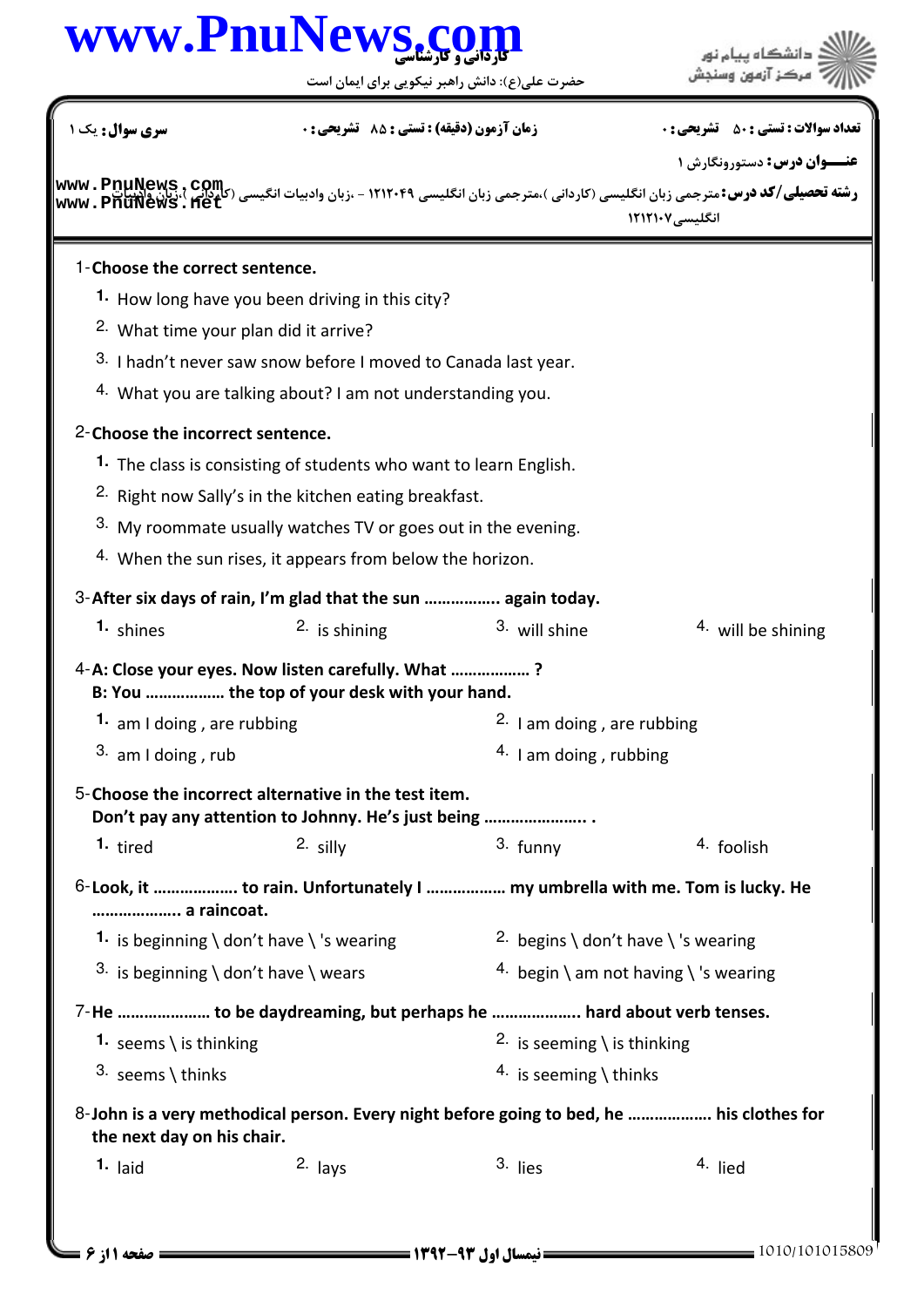| www.PnuNews.c                      |                                                                         | حضرت علی(ع): دانش راهبر نیکویی برای ایمان است | دانشگاه پیام نور<br>مركز آزمون وسنجش                                                                                                                                                                                                                                                                |
|------------------------------------|-------------------------------------------------------------------------|-----------------------------------------------|-----------------------------------------------------------------------------------------------------------------------------------------------------------------------------------------------------------------------------------------------------------------------------------------------------|
| سری سوال: یک ۱                     | زمان آزمون (دقیقه) : تستی : 85 ٪ تشریحی : 0                             |                                               | <b>تعداد سوالات : تستي : 50 ٪ تشريحي : 0</b>                                                                                                                                                                                                                                                        |
|                                    |                                                                         |                                               | <b>عنــوان درس:</b> دستورونگارش ۱<br><b>رشته تحصیلی/کد درس:</b> مترجمی زبان انگلیسی (کاردانی )،مترجمی زبان انگلیسی ۱۲۱۲۰۴۹ - ،زبان وادبیات انگیسی (کاردانی )<br>روسته ت <b>حصیلی/کد درس:</b> مترجمی زبان انگلیسی (کاردانی )،مترجمی زبان انگلیسی ۱۲۱۲۰۴۹ - ،زبان وادبیات انگیسیات<br>انگلیسی ۱۲۱۲۱۰۷ |
|                                    | to go to the zoo because it                                             |                                               | $9$ -I don't want to go to the zoo today because it is raining. The same thing happened yesterday. I                                                                                                                                                                                                |
| 1. didn't want \ was raining       |                                                                         | 2. wanted $\langle$ rained                    |                                                                                                                                                                                                                                                                                                     |
| 3. was not wanting \ was raining   |                                                                         | 4. didn't want \ was not raining              |                                                                                                                                                                                                                                                                                                     |
| 10-Anna  her eyebrows in surprise. |                                                                         |                                               |                                                                                                                                                                                                                                                                                                     |
| 1. $rose$                          |                                                                         | 2. raised                                     |                                                                                                                                                                                                                                                                                                     |
| 3. move downward                   |                                                                         | 4. move upward                                |                                                                                                                                                                                                                                                                                                     |
|                                    | 11-1  trying to reach him three days ago. Since then, I  him twice.     |                                               |                                                                                                                                                                                                                                                                                                     |
| 1. was starting, 've faxed         |                                                                         | 2. started, 've faxed                         |                                                                                                                                                                                                                                                                                                     |
| $3.$ started, 'd fax               |                                                                         | $4.$ was starting, 'd fax                     |                                                                                                                                                                                                                                                                                                     |
|                                    | of books. However, today most libraries  multimedia centers.            |                                               | 12-Libraries  greatly through the years. In the 1820s, libraries  simply collections                                                                                                                                                                                                                |
| 1. changes, were, have become      |                                                                         |                                               | <sup>2.</sup> have changed, were, have become                                                                                                                                                                                                                                                       |
| 3. have changed, have been, became |                                                                         | 4. changed, were, became                      |                                                                                                                                                                                                                                                                                                     |
| extensively.                       | 13-1  to travel to other countries, but I had the opportunity to travel |                                               |                                                                                                                                                                                                                                                                                                     |
| 1. 've always wanted, hadn't       |                                                                         | <sup>2.</sup> always have wanted, haven't     |                                                                                                                                                                                                                                                                                                     |
| 3. 've always wanted, haven't      |                                                                         | <sup>4.</sup> always have wanted, hadn't      |                                                                                                                                                                                                                                                                                                     |
|                                    |                                                                         |                                               |                                                                                                                                                                                                                                                                                                     |
| 1. 've, still haven't              |                                                                         | <sup>2.</sup> 've, haven't still              |                                                                                                                                                                                                                                                                                                     |
| 3. 'd, still haven't               |                                                                         | <sup>4.</sup> 'd, haven't still               |                                                                                                                                                                                                                                                                                                     |
|                                    | 15-She  in her cousin's apartment since she  arrived here.              |                                               |                                                                                                                                                                                                                                                                                                     |
| 1. has been living, had            |                                                                         | 2. has lived, has                             |                                                                                                                                                                                                                                                                                                     |
| $3.$ has been living, $-$          |                                                                         | 4. had been living, $-$                       |                                                                                                                                                                                                                                                                                                     |
|                                    |                                                                         |                                               |                                                                                                                                                                                                                                                                                                     |
|                                    |                                                                         |                                               |                                                                                                                                                                                                                                                                                                     |
| 1. will be going to, leaves        |                                                                         | <sup>2.</sup> is going to, leaves             |                                                                                                                                                                                                                                                                                                     |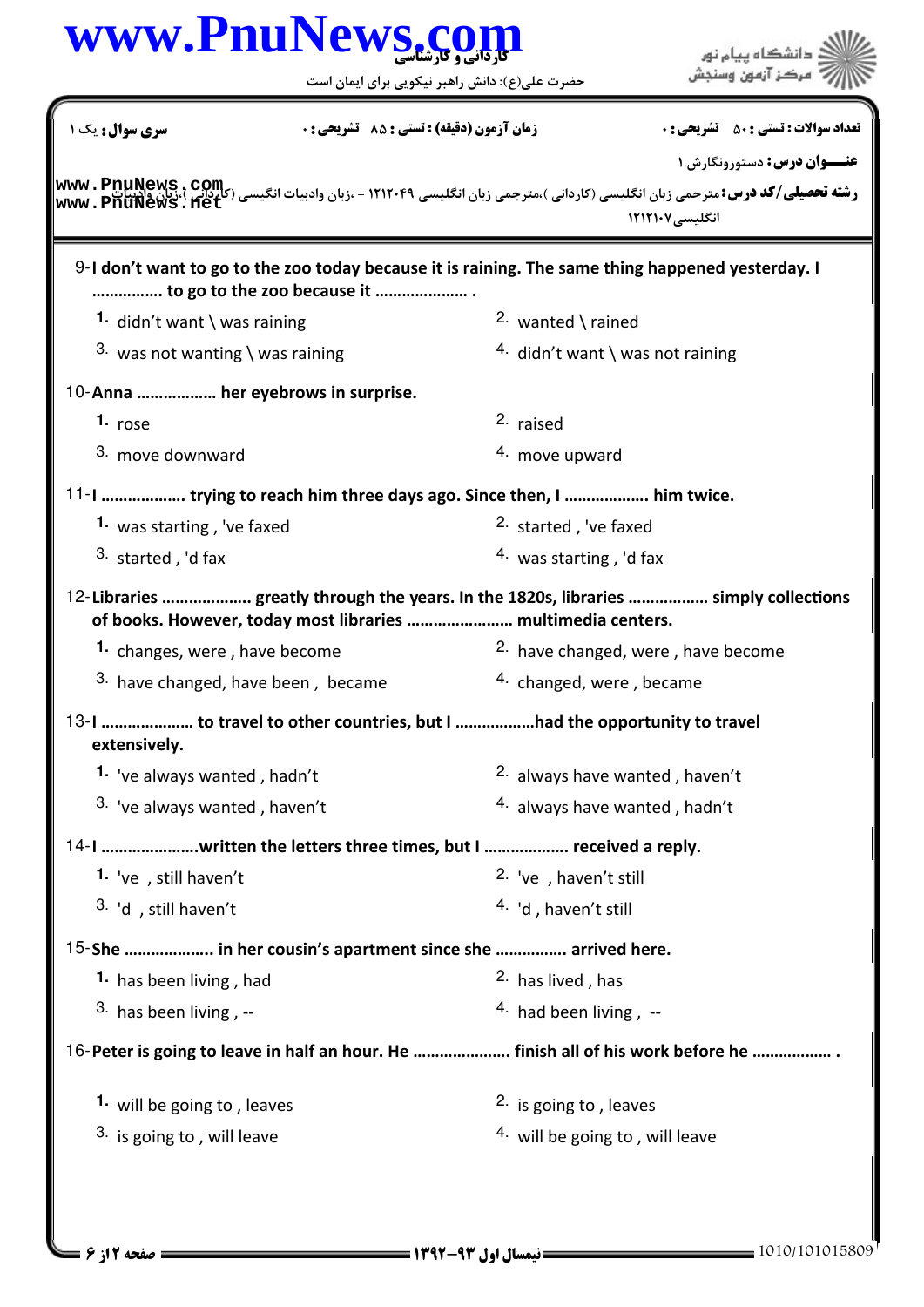|                                                                                                                 |                                             | حضرت علی(ع): دانش راهبر نیکویی برای ایمان است | مركز آزمون وسنجش                                                                                                                                                                                                                                           |
|-----------------------------------------------------------------------------------------------------------------|---------------------------------------------|-----------------------------------------------|------------------------------------------------------------------------------------------------------------------------------------------------------------------------------------------------------------------------------------------------------------|
| <b>سری سوال :</b> یک ۱                                                                                          | زمان آزمون (دقیقه) : تستی : 85 ٪ تشریحی : 0 |                                               | <b>تعداد سوالات : تستي : 50 ٪ تشريحي : 0</b>                                                                                                                                                                                                               |
|                                                                                                                 |                                             |                                               | <b>عنـــوان درس:</b> دستورونگارش ۱                                                                                                                                                                                                                         |
|                                                                                                                 |                                             |                                               | <b>رشته تحصیلی/کد درس: مترجمی زبان انگلیسی (کاردانی )،مترجمی زبان انگلیسی ۱۲۱۲۰۴۹ - ،زبان وادبیات انگیسی (کاردانی که www . PnuNews , COM<br/>مسجد از استاد استاد استاد به سبع به انگلیسی (کاردانی )،مترجمی زبان انگلیسی ۱۲۱۲۰۴۹ - ،</b><br>انگلیسی ۱۲۱۲۱۰۷ |
| 17-A: How about going across the street for a cup of coffee?<br>B: I can't. I  Jennifer at the library at 5:00. |                                             |                                               |                                                                                                                                                                                                                                                            |
| 1. will be meeting                                                                                              |                                             | <sup>2.</sup> am meeting                      |                                                                                                                                                                                                                                                            |
| 3. will have been meeting                                                                                       |                                             | <sup>4</sup> will be going to meet            |                                                                                                                                                                                                                                                            |
| 18-Tomorrow I'm going to leave for home. When I  at the airport, my whole family<br>for me.                     |                                             |                                               |                                                                                                                                                                                                                                                            |
| 1. will arrive $\backslash$ will be waiting                                                                     |                                             | 2. arrive \ will have waited                  |                                                                                                                                                                                                                                                            |
| 3. arrive \ will be waiting                                                                                     |                                             | 4. will arrive \ will have waited             |                                                                                                                                                                                                                                                            |
| 19-Ann and Andy got married on June 1st. Today is June 14th. They  married for two<br>for four weeks.           |                                             |                                               | weeks. By June 7th, they  married for one week. By June 28th, they  married                                                                                                                                                                                |
| 1. are $\hat{\ }$ had $\hat{\ }$ will have been                                                                 |                                             |                                               | 2. have been \ had been \ will have been                                                                                                                                                                                                                   |
| 3. are \ had been \ would have been                                                                             |                                             |                                               | 4. have been \ were \ would have been                                                                                                                                                                                                                      |
| from home for more than three years.                                                                            |                                             |                                               | 20-I have been studying here since last January. By the time I return to my country, I  away                                                                                                                                                               |
| 1. would have been                                                                                              |                                             | 2. will have been                             |                                                                                                                                                                                                                                                            |
| 3. will be                                                                                                      |                                             | $4.$ am going to be                           |                                                                                                                                                                                                                                                            |
| 21-John  reading a novel for the past three days. He  to finish it next week.                                   |                                             |                                               |                                                                                                                                                                                                                                                            |
| 1. had been \ intends                                                                                           |                                             | 2. has been $\int$ intends                    |                                                                                                                                                                                                                                                            |
| 3. had been \ is intending                                                                                      |                                             | 4. has been $\setminus$ is intending          |                                                                                                                                                                                                                                                            |
| 22-A  fire spread  through the  house.                                                                          |                                             |                                               |                                                                                                                                                                                                                                                            |
| 1. terrible $\langle$ rapidly $\langle$ old                                                                     |                                             | 2. terribly $\langle$ rapidly $\langle$ old   |                                                                                                                                                                                                                                                            |
| 3. terrible $\langle$ rapid $\langle$ elderly                                                                   |                                             | 4. terribly $\langle$ rapid $\langle$ elderly |                                                                                                                                                                                                                                                            |
| 23-Susan smiled  She seemed                                                                                     |                                             |                                               |                                                                                                                                                                                                                                                            |
| 1. cheerful $\langle$ cheerfully                                                                                |                                             | 2. cheerfully \ cheerful                      |                                                                                                                                                                                                                                                            |
| 3. easily \easy                                                                                                 |                                             | 4. easy \ easily                              |                                                                                                                                                                                                                                                            |
| 24-Whales make the longest  known  mammals.                                                                     |                                             |                                               |                                                                                                                                                                                                                                                            |
| 1. migrations \ among                                                                                           |                                             | 2. migrators \ among                          |                                                                                                                                                                                                                                                            |
|                                                                                                                 | 3. migrants $\backslash$ between            | 4. immigrants \ between                       |                                                                                                                                                                                                                                                            |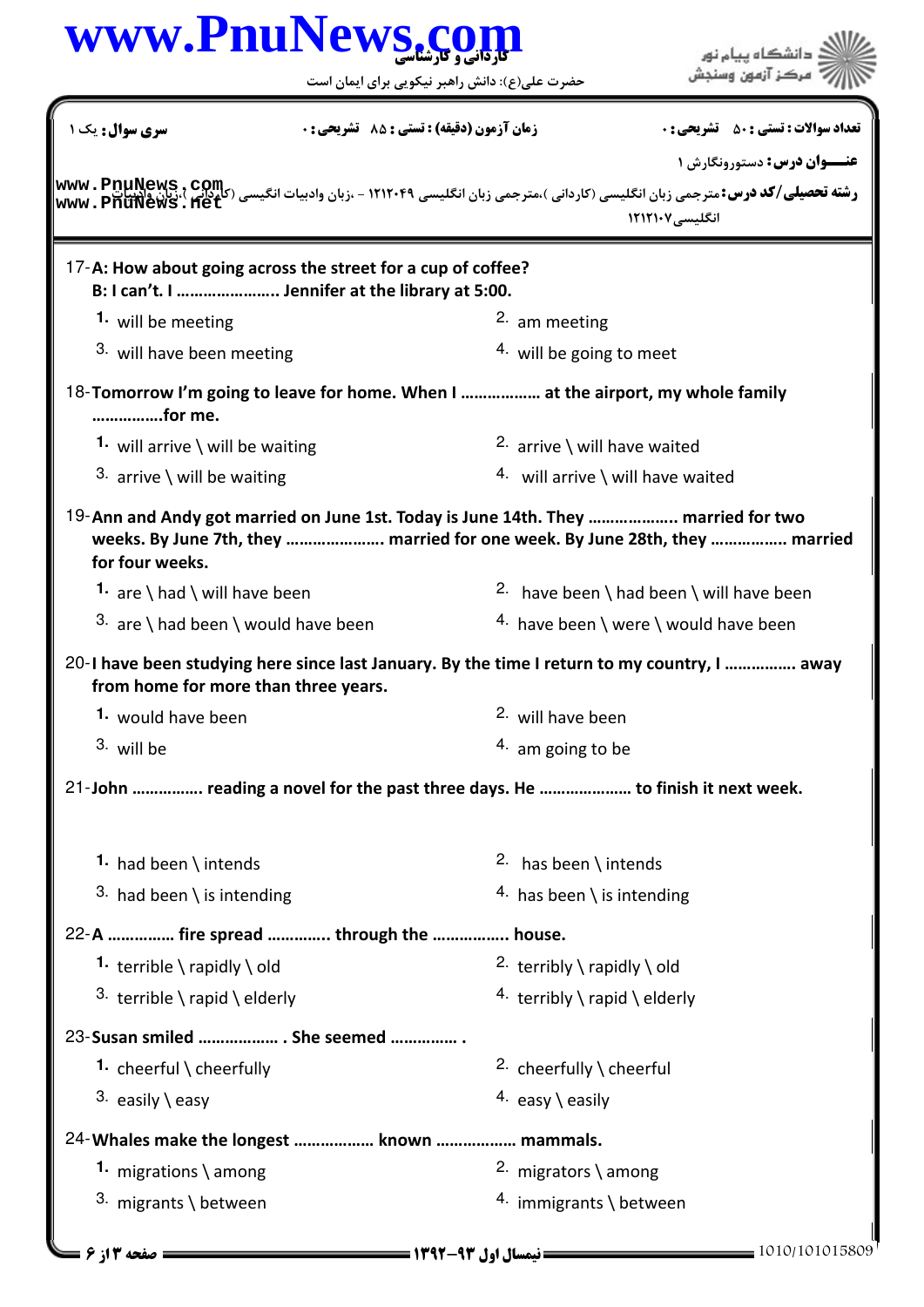|                                      | حضرت علی(ع): دانش راهبر نیکویی برای ایمان است                                                                                 |                                                  | مركز آزمون وسنجش                                                                                                                                                                                                                                                              |  |  |
|--------------------------------------|-------------------------------------------------------------------------------------------------------------------------------|--------------------------------------------------|-------------------------------------------------------------------------------------------------------------------------------------------------------------------------------------------------------------------------------------------------------------------------------|--|--|
| سری سوال: یک ۱                       | زمان آزمون (دقیقه) : تستی : 85 ٪ تشریحی : 0                                                                                   |                                                  | <b>تعداد سوالات : تستي : 50 ٪ تشريحي : 0</b>                                                                                                                                                                                                                                  |  |  |
|                                      |                                                                                                                               |                                                  | <b>عنـــوان درس:</b> دستورونگارش ۱<br><b>رشته تحصیلی/کد درس: مترجمی زبان انگلیسی (کاردانی )،مترجمی زبان انگلیسی ۱۲۱۲۰۴۹ - ،زبان وادبیات انگیسی (کاردانی)،من است.<br/>مسیحات المورد المورد المورد المورد المورد المورد المورد المورد المورد المورد المورد المورد المورد ال</b> |  |  |
|                                      |                                                                                                                               |                                                  | انگلیسی ۱۲۱۲۱۰۷                                                                                                                                                                                                                                                               |  |  |
| 25-You'll be there, ?<br>1. will you | 2. won't you                                                                                                                  | $3.$ won't l                                     | 4. will $\vert$                                                                                                                                                                                                                                                               |  |  |
|                                      |                                                                                                                               |                                                  |                                                                                                                                                                                                                                                                               |  |  |
| up an old rubber boot.               |                                                                                                                               |                                                  | 26-I excitedly reeled in my fishing line, but the big fish I  to find  Instead, I pulled                                                                                                                                                                                      |  |  |
| 1. would expect, didn't appear       |                                                                                                                               | <sup>2.</sup> had expected, didn't appear        |                                                                                                                                                                                                                                                                               |  |  |
| 3. had expected, appear              |                                                                                                                               | 4.<br>would expect, appeared                     |                                                                                                                                                                                                                                                                               |  |  |
| 27-Choose the incorrect sentence.    |                                                                                                                               |                                                  |                                                                                                                                                                                                                                                                               |  |  |
| 1. Rarely do we go to movies.        |                                                                                                                               | <sup>2.</sup> Hardly ever I agree with her.      |                                                                                                                                                                                                                                                                               |  |  |
|                                      | 3. Never have I known Rosa to be dishonest.                                                                                   |                                                  | 4. Seldom do I sleep past seven o'clock.                                                                                                                                                                                                                                      |  |  |
| other people.                        | 28-Max is known  his honesty and it is important  him to be polite                                                            |                                                  |                                                                                                                                                                                                                                                                               |  |  |
| 1. in \for \to                       |                                                                                                                               |                                                  | 2. in \ by \ toward                                                                                                                                                                                                                                                           |  |  |
| 3. for \for \to                      |                                                                                                                               |                                                  | 4. for \ by \ toward                                                                                                                                                                                                                                                          |  |  |
|                                      | 29-Some of the students  English before they came here last fall.                                                             |                                                  |                                                                                                                                                                                                                                                                               |  |  |
| 1. never have they spoken            |                                                                                                                               | 2. had never spoken                              |                                                                                                                                                                                                                                                                               |  |  |
| 3. never had they spoken             |                                                                                                                               | 4. have never spoken                             |                                                                                                                                                                                                                                                                               |  |  |
|                                      | 30-  an excellent researcher, Dr. Barnes  by the entire faculty.                                                              |                                                  |                                                                                                                                                                                                                                                                               |  |  |
| 1. To be \ is respected              |                                                                                                                               | 2. Being \ respects                              |                                                                                                                                                                                                                                                                               |  |  |
| 3. Being \ is respected              |                                                                                                                               | $4.$ To be \ respects                            |                                                                                                                                                                                                                                                                               |  |  |
|                                      | 31-If you  here yesterday, you  my father and mother.                                                                         |                                                  |                                                                                                                                                                                                                                                                               |  |  |
|                                      | 1. were, would meet                                                                                                           |                                                  | <sup>2.</sup> were, would have met                                                                                                                                                                                                                                            |  |  |
| 3. had been, would have met          |                                                                                                                               | 4. had been, would meet                          |                                                                                                                                                                                                                                                                               |  |  |
|                                      | 32- The people  to solve the problems of urban poverty are hopeful that many of these<br>problems  within the next ten years. |                                                  |                                                                                                                                                                                                                                                                               |  |  |
| 1. worked \ would be solved          |                                                                                                                               | 2. working \ be solved                           |                                                                                                                                                                                                                                                                               |  |  |
|                                      | 3. worked \ would solve                                                                                                       |                                                  | 4. are working \ to be solved                                                                                                                                                                                                                                                 |  |  |
| holidays, there was no loss of life. |                                                                                                                               |                                                  | 33- The large dormitory  by fire last week. Since all of the students  home for the                                                                                                                                                                                           |  |  |
|                                      | 1. was completely destroyed \ had gone                                                                                        | 2. destroyed was completely $\setminus$ had gone |                                                                                                                                                                                                                                                                               |  |  |
| 3. was completely destroyed \ went   |                                                                                                                               | 4. destroyed was completely \ went               |                                                                                                                                                                                                                                                                               |  |  |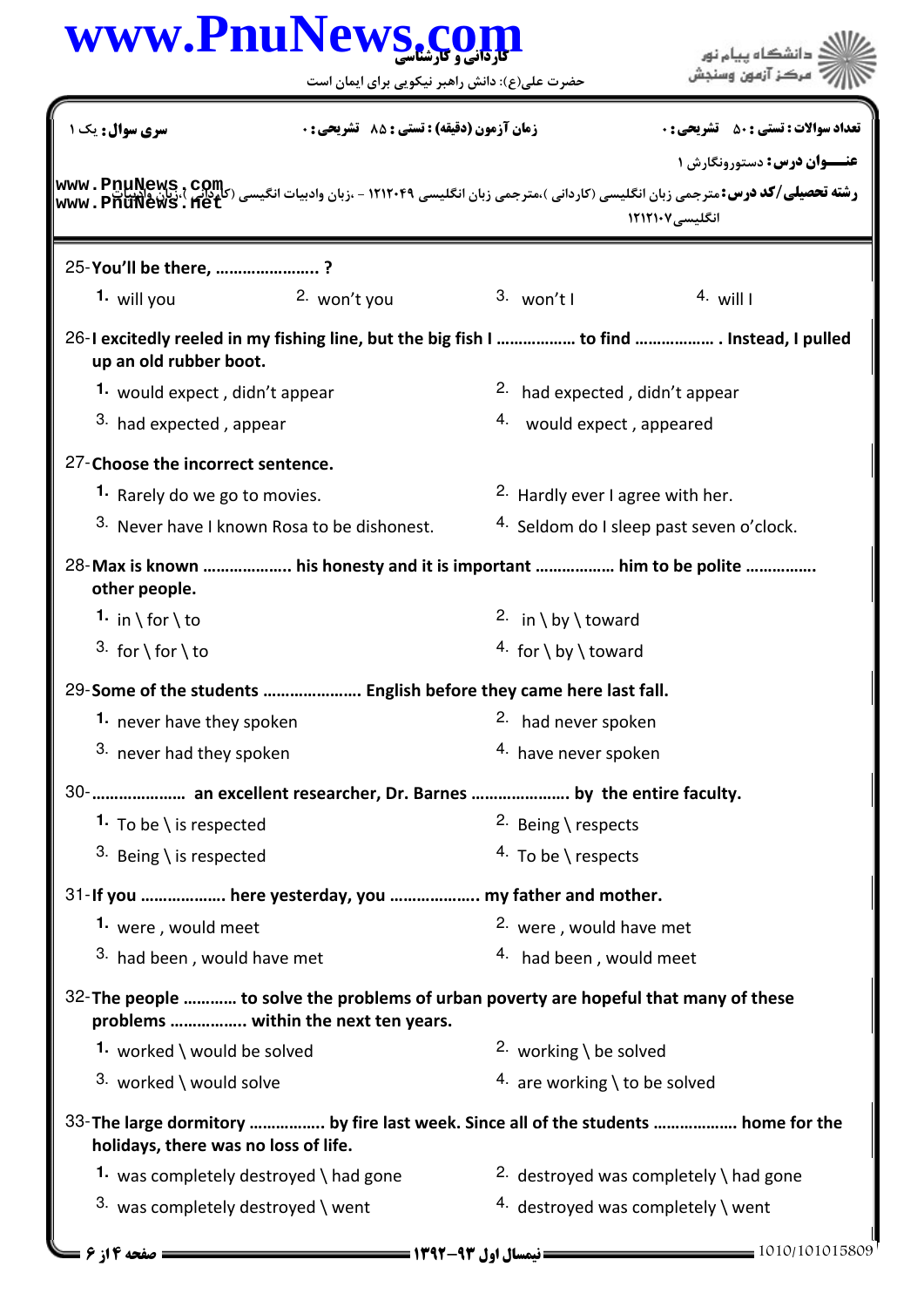|                                | حضرت علی(ع): دانش راهبر نیکویی برای ایمان است                                                                                               |                                                                                           | .<br>• مرڪز آزمون وسنڊش                                                                                                                                                                                                                                                                 |  |
|--------------------------------|---------------------------------------------------------------------------------------------------------------------------------------------|-------------------------------------------------------------------------------------------|-----------------------------------------------------------------------------------------------------------------------------------------------------------------------------------------------------------------------------------------------------------------------------------------|--|
| سری سوال : یک ۱                | زمان آزمون (دقیقه) : تستی : 85 ٪ تشریحی : 0                                                                                                 |                                                                                           | <b>تعداد سوالات : تستي : 50 ٪ تشريحي : 0</b>                                                                                                                                                                                                                                            |  |
|                                |                                                                                                                                             |                                                                                           | <b>عنــوان درس:</b> دستورونگارش ۱<br>رشته تحصیلی/کد درس: مترجمی زبان انگلیسی (کاردانی )،مترجمی زبان انگلیسی ۱۲۱۲۰۴۹ - ،زبان وادبیات انگیسی (کلوکیریا<br>استروپری از این کلوکیری (به انگلیسی (کاردانی )،مترجمی زبان انگلیسی ۱۲۱۲۰۴۹ - ،زبان وادبیات انگیسی (کلوکیریا)<br>انگلیسی ۱۲۱۲۱۰۷ |  |
|                                | 34-At first, I was afraid that the other students understand what I  surprised, but<br>I  when she  responded to my questions easily.       |                                                                                           |                                                                                                                                                                                                                                                                                         |  |
| 1. wouldn't \said \ was \ --   |                                                                                                                                             | 2. would \ had said \ -- \ --                                                             |                                                                                                                                                                                                                                                                                         |  |
| 3. wouldn't \ said \ was \ had |                                                                                                                                             | 4. would \ had said \ -- \ had                                                            |                                                                                                                                                                                                                                                                                         |  |
|                                | 35-Paul has books, pens, papers, notebooks, a clock, scissors, a tape recorder, and some other things<br>on his desk. He has  on his desk.  |                                                                                           |                                                                                                                                                                                                                                                                                         |  |
| <b>1.</b> a lot of stuff       | <sup>2</sup> a lot of stuffs                                                                                                                | 3. many stuffs                                                                            | 4. much stuff                                                                                                                                                                                                                                                                           |  |
| 36-Jerry got  mail yesterday.  |                                                                                                                                             |                                                                                           |                                                                                                                                                                                                                                                                                         |  |
| 1. $\overline{a}$              | $2.$ any                                                                                                                                    | 3. some                                                                                   | $4. -$                                                                                                                                                                                                                                                                                  |  |
|                                | 37-The doctor has  that she has to work at least twelve hours a day.                                                                        |                                                                                           |                                                                                                                                                                                                                                                                                         |  |
| 1. so much patience            |                                                                                                                                             | 2. so many patients                                                                       |                                                                                                                                                                                                                                                                                         |  |
| <sup>3</sup> a lot of patience |                                                                                                                                             | 4. a lot of patients                                                                      |                                                                                                                                                                                                                                                                                         |  |
|                                | 38-The crowd became more and more excited as the premier's motorcade approached.<br>began to shout and wave flags in the air.               |                                                                                           |                                                                                                                                                                                                                                                                                         |  |
| <b>1.</b> They $2.$ It         |                                                                                                                                             | 3. He                                                                                     | 4. She                                                                                                                                                                                                                                                                                  |  |
|                                | 39-Nothing good ever comes from self-pity. You should stop feeling sorry for , George,<br>and start doing something to solve your problems. |                                                                                           |                                                                                                                                                                                                                                                                                         |  |
| 1. myself                      | 2. yourself                                                                                                                                 | 3. ourselves                                                                              | 4. oneself                                                                                                                                                                                                                                                                              |  |
|                                | 40-I'm almost finished. I just need  five minutes.                                                                                          |                                                                                           |                                                                                                                                                                                                                                                                                         |  |
| 1. anothers                    | 2. another                                                                                                                                  | 3. other                                                                                  | 4. others                                                                                                                                                                                                                                                                               |  |
| time.                          | 41-A student at university should attend classes regularly and hand in  assignments on                                                      |                                                                                           |                                                                                                                                                                                                                                                                                         |  |
| $1. h$ is                      | 2. their                                                                                                                                    | $3.$ one's                                                                                | $4.$ its                                                                                                                                                                                                                                                                                |  |
|                                |                                                                                                                                             | 42-I've already finished all my work, so I  study tonight. I think I'll rest for a while. |                                                                                                                                                                                                                                                                                         |  |
| $1.$ mustn't                   | 2. don't have to                                                                                                                            | 3. ought not to                                                                           | 4. shouldn't                                                                                                                                                                                                                                                                            |  |
| 43-A: Is Jeff a good student?  | B: He  I don't know him well, but I heard he was offered a scholarship for next year.                                                       |                                                                                           |                                                                                                                                                                                                                                                                                         |  |
|                                |                                                                                                                                             |                                                                                           |                                                                                                                                                                                                                                                                                         |  |